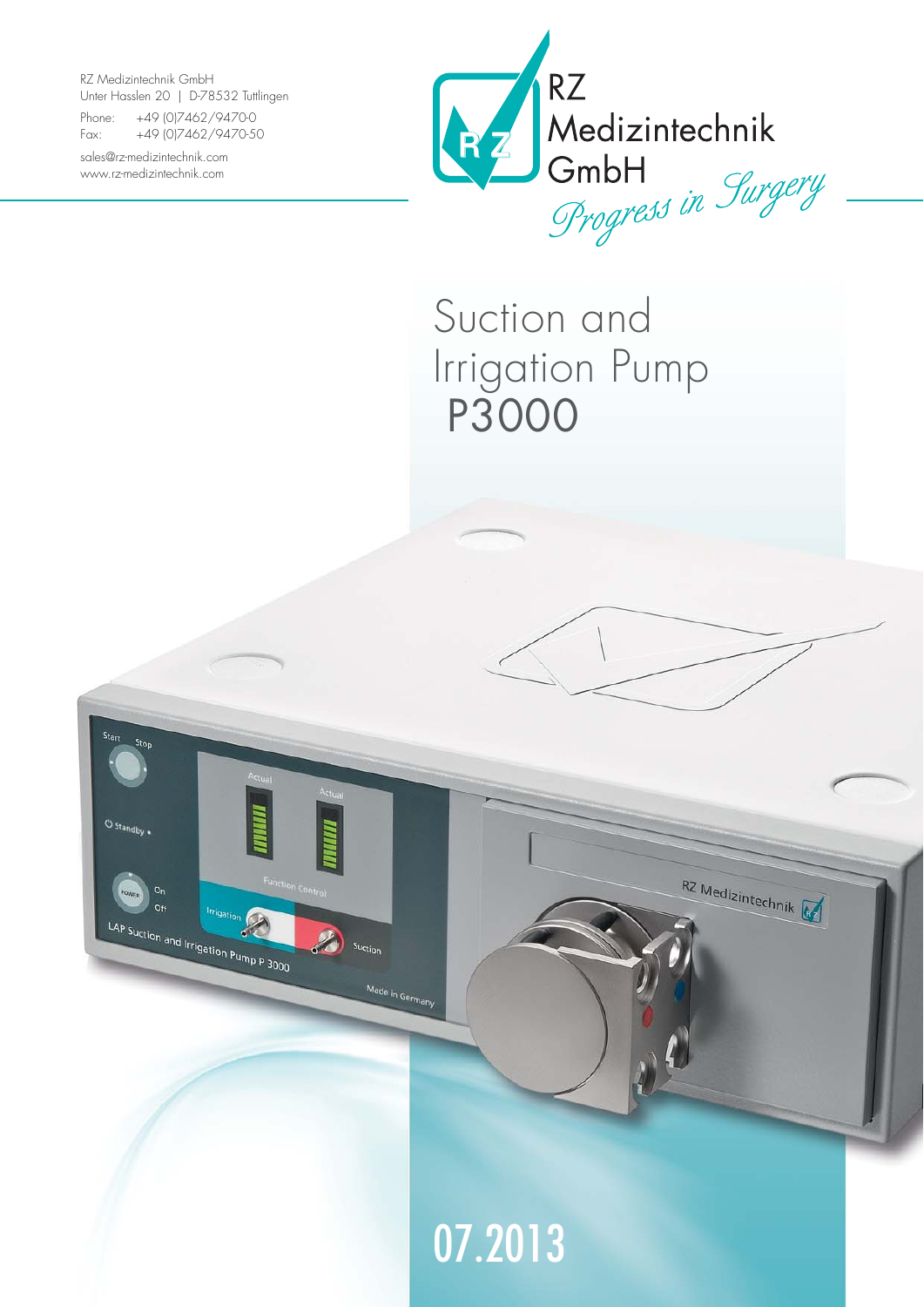## SUCTION AND IRRIGATION PUMP P3000

This ultramodern pump system is optimized for Abdomen, Thorax and Retroperitoneum usages. With the manual control handle, suction and irrigation power can be regulated stepless and directly from the surgeon without further assistance. The operating concept of this easy to use and robust pump allows dispensation of mechanically vulnerable trumpet valves. This increases progress in surgery noticeable.



Skid-proof pedestals



Complete set of suction and irrigation work element included, fully autoclavable.  $\blacksquare$  Set consisting of:

RZ Medizintechnik



Splashproofed display, easy to operate



300-000-301 Tubing Set included

I 300-000-300 LAP Suction and Irrigation Pump P 3000, complete set

Delivery contains:

• Pump device • Silicone Tubing Set

 $\circ$  Standby  $\bullet$ 

LAP Suction and Irrigat Pump P 30

- Suction-Irrigation Cannula Set 5mm/10mm
- Instrument Adapter Manual Control Handle
- Double-Lumen Control Tube Mains cable
- 2 Spare fuses

Optional available:

Made in Germany

I 300-000-308 Adapter with instrument connector, autoclavable I 300-000-307 Pneumatic double footswitch

- I 300-000-301 Suction and Irrigation Tubing Set
- I 300-000-302 Cannula, Ø 5mm
- I 300-000-303 Cannula, Ø 10mm
- I 300-000-304 Adapter Tube
- I 300-000-305 Pneumatic Hand Control
- I 300-000-306 Double Lumen Control Tubing